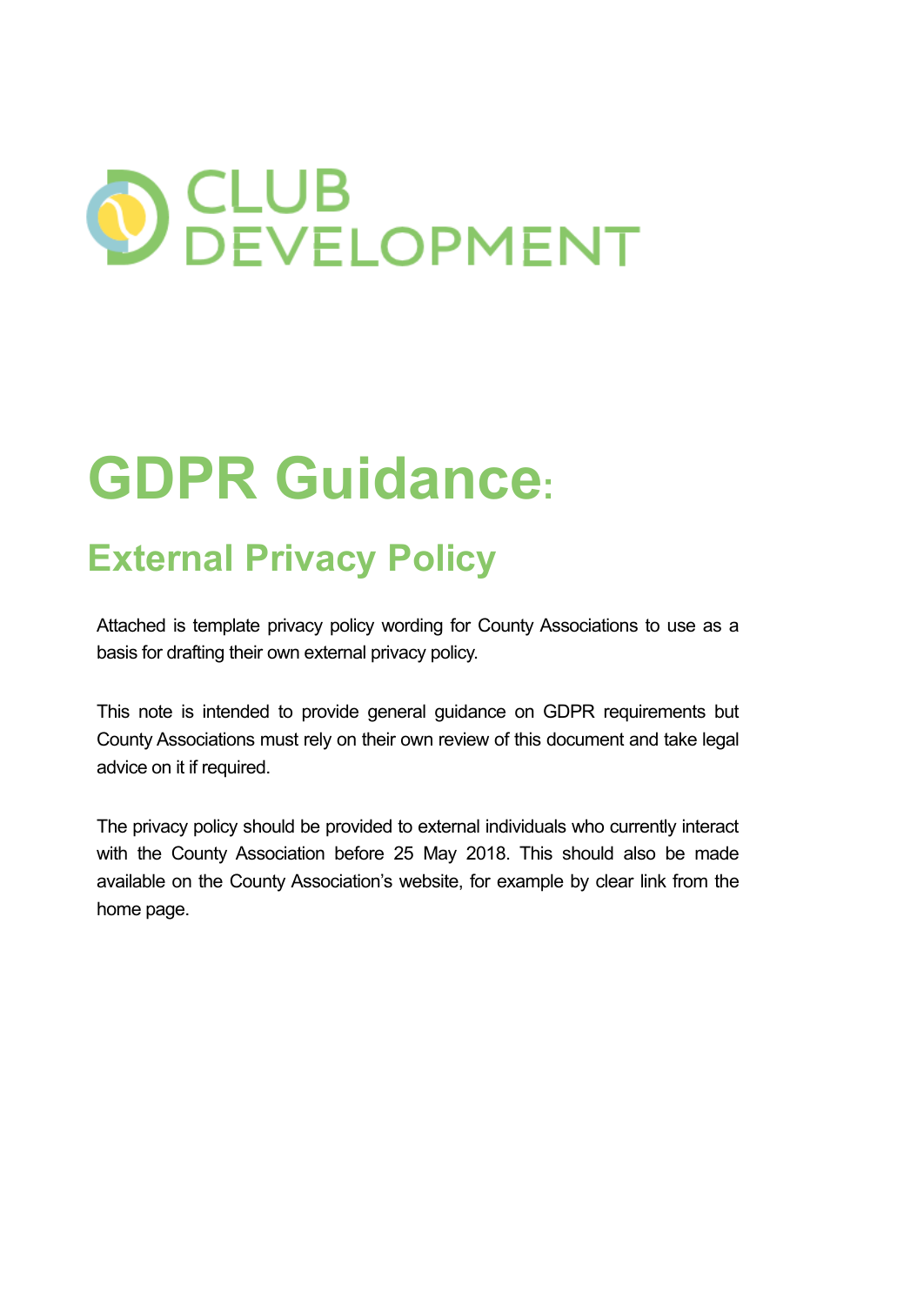### **Tennis Cornwall Privacy Policy (External)**

For the purposes of the General Data Protection Regulation ("GDPR") and UK data protection laws, the controller is Tennis Cornwall (the "County Association").

#### **About this document**

This privacy policy sets out the way we process your personal data and we've created this privacy policy to make sure you are aware of how we use your data.

#### **How we collect your information**

We may collect your personal data in a few limited ways, namely:

- Directly from you, when you make enquiries on our website, or when you interact with us in various other ways (for example, where you enter a competition, tournament or league organised by us, sign up for a course or lessons, apply for funding or support from us, attend a forum or workshop, sign up for our newsletter, provide support to us in a financial or in kind capacity or become a patron or associate member as an individual or on behalf of an organization or where you are invited to attend a county event as a spectator or parent);
- From the LTA (for example, where the LTA passes on your details to us in connection with a complaint or query you have raised about a tennis venue or the County Association).

#### **The types of information we collect**

We may collect the following types of personal data about you:

- Contact and communications information, including your contact details (including email address(es), telephone numbers and postal address(es) and records of communications and interactions we have had with you);
- Financial information, including Direct Debit details;
- Certain other information which you volunteer when making use of our services (for example, when entering a competition or tournament).

We may also collect data about your health or medical conditions, where you have volunteered this, for example so that we can cater for you when you attend a competition, tournament or a course.

#### **How we use personal data**

Personal data provided to us will be used for the purposes set out at the time of collection and, where relevant, in accordance with any preferences you express.

More generally, we will use your personal data for the following purposes:

• Administration of competitions and tournaments, including: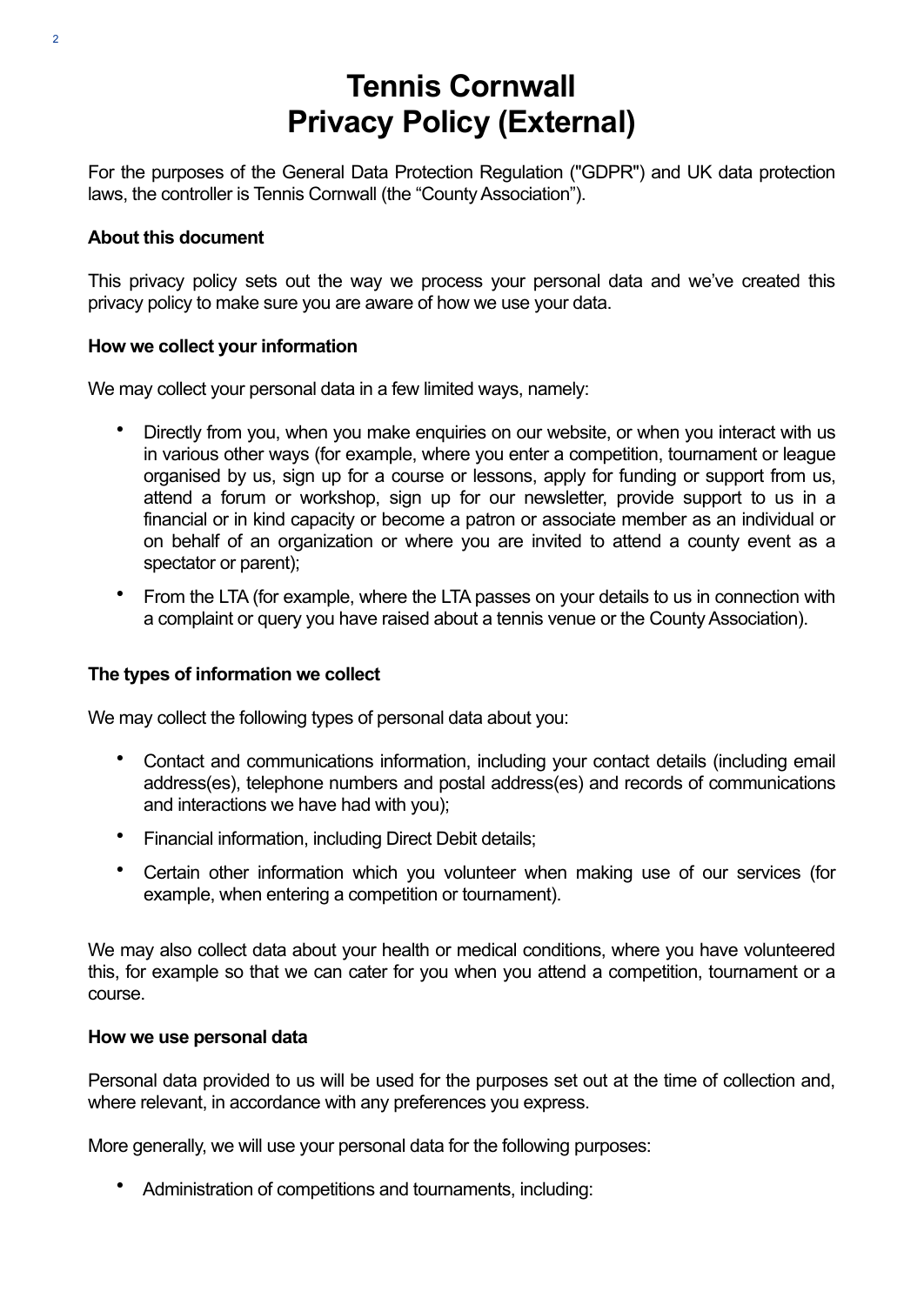- o informing you of details of a competition, league or tournament e.g. start date, location, match times;
- o taking payment of tournament fees;
- Fulfilment of orders for goods and services, including court bookings;
- Administration of the Wimbledon ballot;

where this is necessary for the performance of a contract with you;

- Research and statistical analysis about who is playing tennis in our county;
- Communication about our activities that we think may be of interest to you;

where this is necessary for our legitimate interests (for example in increasing participation in the game generally);

• Promoting our County Association and promoting goods and services of third parties (for example, equipment suppliers, operators of coaching courses, and organisers of tennis events) where we think this will be of interest to you;

where this is necessary for our legitimate interests (or the legitimate interests of a third party), and/or where we have your consent, as applicable.

#### **Your marketing preferences**

We will always respect your wishes in respect of what type of communications you want to receive from us and how you want to receive them. There are some communications, however, that we need to send you regardless of your marketing preferences in order for us to fulfil our contractual obligations to you. Examples of these essential service communications are:

- Records of transactions, such as payment receipts or Direct Debit confirmations (as applicable).
- Communications related to any competition, league or tournament that you have entered, including communications letting you know details of the relevant event and any changes you need to be aware of.

You are in control of how we communicate with you. You can update your choices and/or your contact details by contacting us at:

Email: info.tenniscornwall@gmail.com

#### **Sharing your information with others**

We do not sell or share your personal data for other organisations to use other than as set out below.

Personal data collected and processed by us may be shared with the following third parties, where necessary: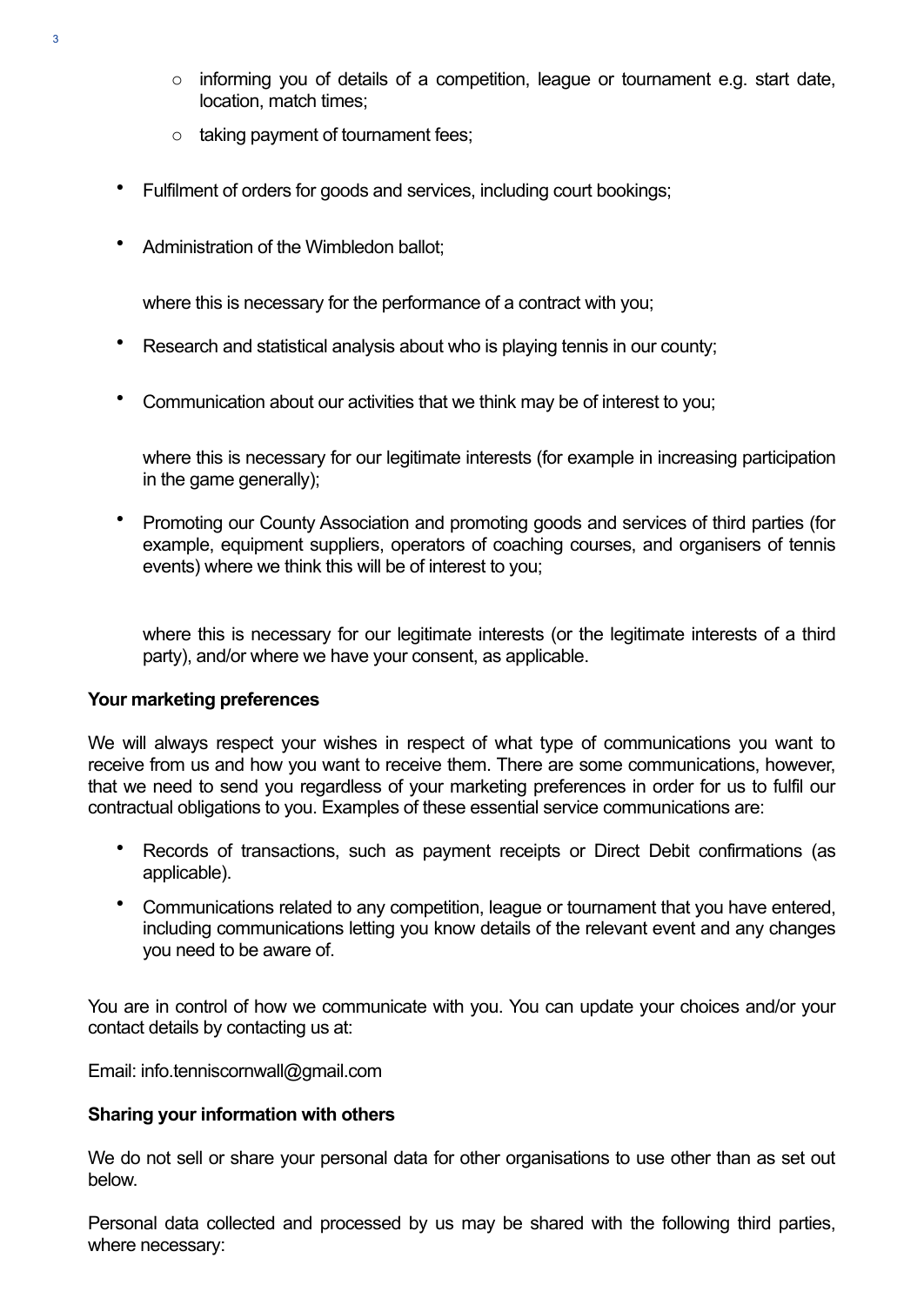- Our employees and volunteers, for the purposes of administering any goods or services that you have requested from us (e.g. administration of competitions, leagues and tournaments).
- Our contractors and suppliers, including coaches.

#### **How long your information is kept**

We keep your personal data only for as long as necessary for each purpose we use it. For most data, this means we retain it for a period of six years after your last interaction with us (for accounting, tax reporting and record-keeping purposes).

In the case of County Cup attendance, we only keep information about your heath or medical conditions for the duration of the County Cup event.

#### **Your rights**

4

Under certain circumstances, by law you have the right to:

- Request access to your personal data (commonly known as a "data subject access request"). This enables you to receive a copy of the personal data we hold about you and to check that we are lawfully processing it.
- Request correction of the personal data that we hold about you. This enables you to have any incomplete or inaccurate information we hold about you corrected.
- Request erasure of your personal data. This enables you to ask us to delete or remove personal data where there is no good reason for us continuing to process it. You also have the right to ask us to delete or remove your personal data where you have exercised your right to object to processing (see below).
- Object to processing of your personal data where we are relying on a legitimate interest (or those of a third party) and there is something about your particular situation which makes you want to object to processing on this ground. You also have the right to object where we are processing your personal data for direct marketing purposes.
- Request the restriction of processing of your personal data. This enables you to ask us to suspend the processing of personal data about you, for example if you want us to establish its accuracy or the reason for processing it. You can also withdraw your consent, where this is the basis for our processing your data (without affecting the lawfulness of our previous processing based on consent).
- Request the transfer of your personal data to another party.

Please note that the above rights are not absolute, and we may be entitled to refuse requests where exceptions apply.

#### **Contact and complaints**

If you have any queries about this privacy policy or how we process your personal data, or if you wish to exercise any of your legal rights, you may contact us:

• by email at info.tenniscornwall@gmail.com

If you are not satisfied with how we are processing your personal data, you can make a